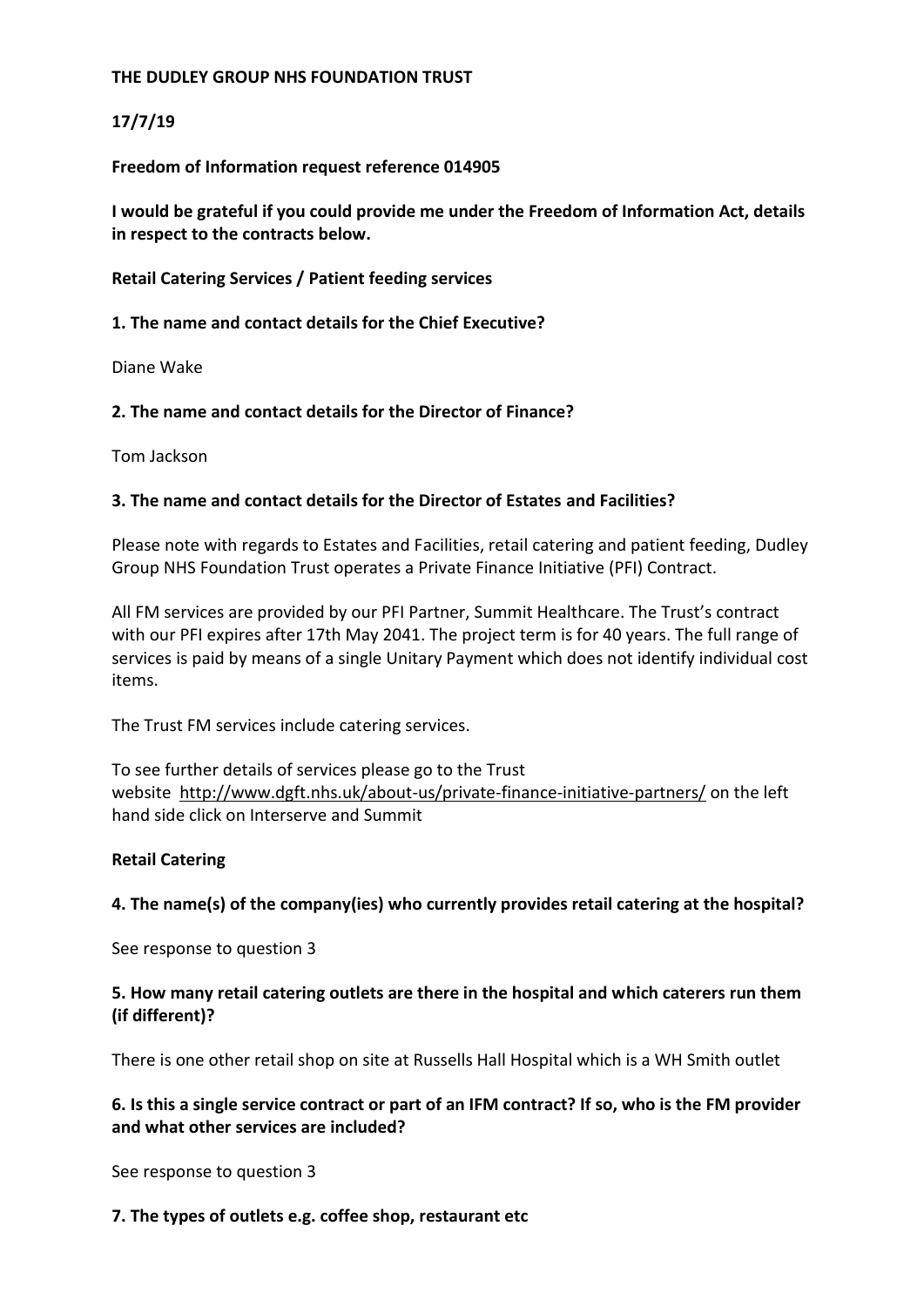See response to question 5

### **8. When was the contract last tendered?**

See response to question 3

### **9. How long was the contract awarded for?**

See response to question 3

### **10. When does the contract expire?**

See response to question 3

## **11. Is there an option to extend and if so for how long?**

The Trust will be considering this when the contract has 5 years to run.

# **12. At the last tender which suppliers applied for inclusion on each retail catering contract? Of these, which were successful at PQQ & ITT stages?**

See response to question 3

## **13. Has a decision been made yet on whether the contract is being extended or renewed?**

The Trust will be considering this when the contract has 5 years to run.

#### **14. What is the average sales turnover per annum for all the outlets combined?**

Information not held by the Trust.

#### **Patient Feeding**

**15. Who provides patient feeding within the hospital?**

See response to question 3

#### **16. If this is run in house is the trust willing to consider outsourcing?**

See response to question 3

## **17. If outsourced, is this a single service contract or part of an IFM contract? If so, who is the FM provider and what other services are included?**

See response to question 3

#### **18. When was patient feeding services last tendered or reviewed?**

See response to question 3